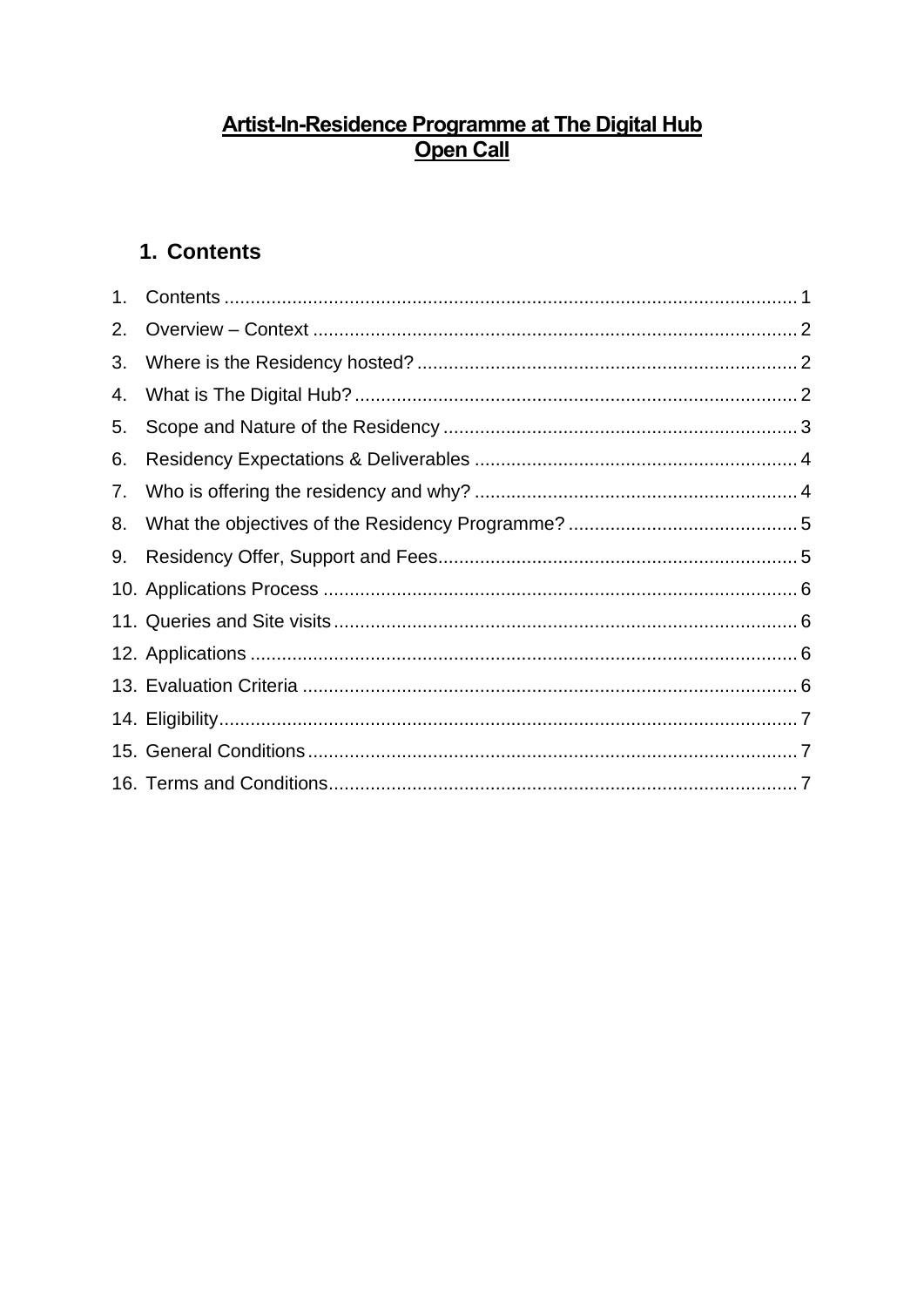# <span id="page-1-0"></span>**2. Overview – Context**

The Digital Hub is offering an exciting and unique residency opportunity to an Artist. The residency is to be for **6 months commencing in July 2022**. The Artist is to be based at The Digital Hub which is located in the Liberties (Dublin 8).

The residency provides an experienced Artist with a unique opportunity to work within an innovative environment and to engage with a community of innovators and entrepreneurs as well as with the vibrant local community of Dublin 8.

Art offers a means to interrogate new advances in technology and the challenges that accompany them, to shine a light below the surface and to bring shape and context to the otherwise unseen.

The aim of the residency is to enable the Artist to develop a better understanding within The Digital Hub ecosystem of the importance of data in solving problems and decision making. The Artist can make use of an existing network of sensors in The Digital Hub together with big data in a collaborative process of engagement with communities which should include local residents and may also include technology and creative start-ups and businesses, academia and other organisations.

#### **Closing date for Expressions of Interest is Friday 24th June 2022.**

#### <span id="page-1-1"></span>**3. Where is the Residency hosted?**

On The Digital Hub campus which is located in the Liberties in Dublin 8.

Flexibility will be provided for work to be conducted remotely in line with public health guidance.

# <span id="page-1-2"></span>**4. What is The Digital Hub?**

#### **About The Digital Hub**

Based in the historic Liberties area of Dublin city centre, The Digital Hub is an enterprise cluster for growing technology companies. Forty-five established businesses operate in The Digital Hub. Together these businesses employ almost 300 people.

The Digital Hub is the largest cluster of digital media, technology and internet businesses in Ireland, providing a space for indigenous enterprises such as Akara Robotics, Bizimply, Good Travel Software and Neuromod to scale and grow. Major global companies like Lonely Planet are also based in The Digital Hub. along with industry organisations like PhotoIreland.

Since the project's inception, over 400 companies have progressed through the enterprise cluster at The Digital Hub, generating thousands of skilled jobs. Some wellestablished alumni include Amazon, Athena Media, Black Shamrock, Boomerang Pharmaceutical Communications, Distilled Media Group (Daft.ie), eMaint, Etsy, Havok, Houghton Mifflin Harcourt (Riverdeep), Kavaleer, Lincor, MTT, patientMpower,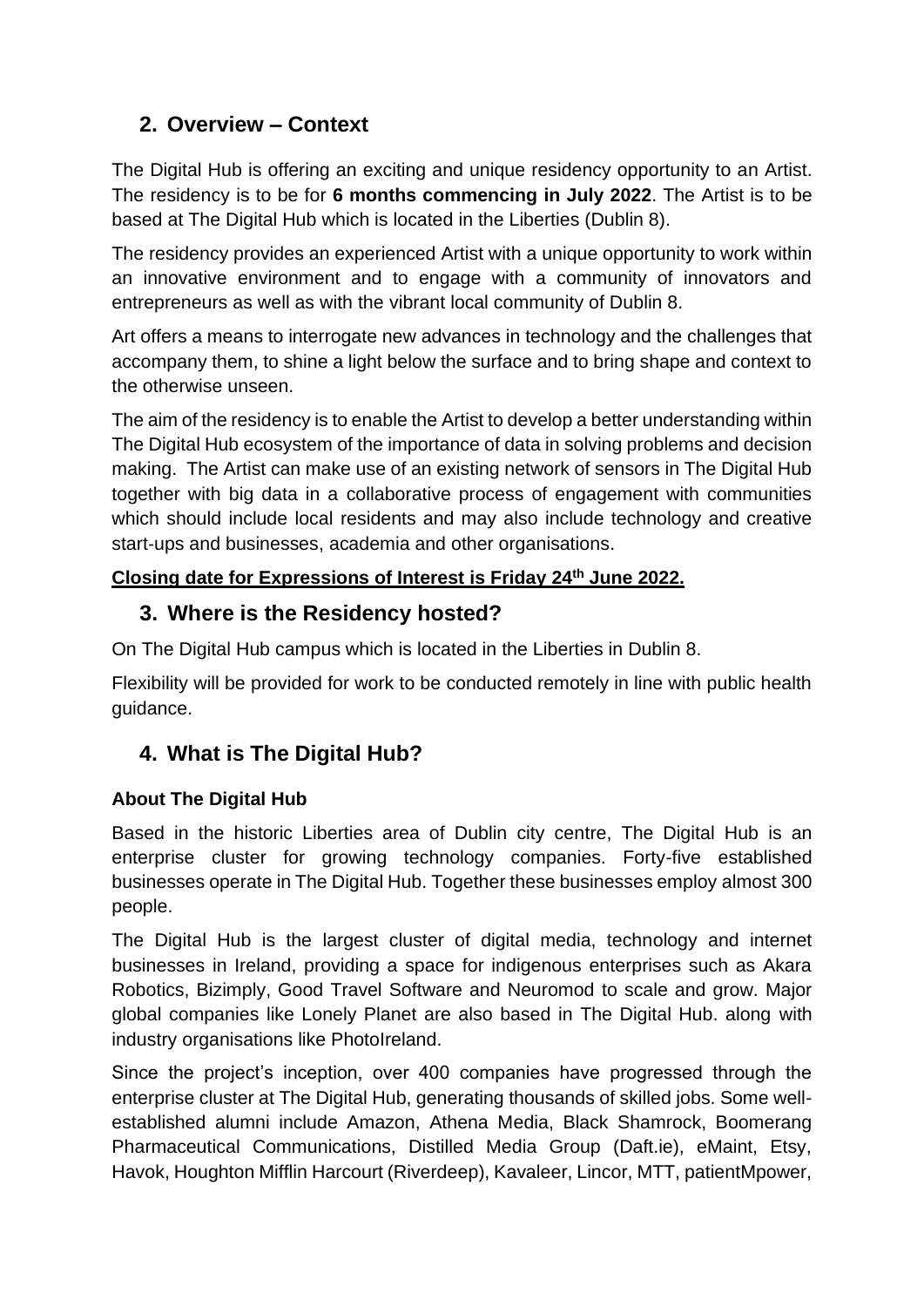Slack, Software AG, Silicon Republic, Square1, Stripe, TIBCO, VSware and Wachsman.

The Digital Hub is a supportive partner of the local community, by running several learning initiatives for people of all ages. Community learning programmes are run with local partners. For example, the Future Creators Cadets is delivered by H2 Learning and supported by National College of Art and Design (NCAD) and The Liber8 Music Project is run with BIMM Institute Dublin. The Digital Hub also works with community groups and organisations such as the Robert Emmet Community Development Project and Pocket Forests amongst others. The Digital Hub is one of three lead partners on the Smart D8 initiative which aims to improve and sustain the health and wellbeing of Dublin 8 citizens through innovation and collaboration.

The Digital Hub Development Agency is the Irish state agency that manages The Digital Hub. The Agency was established by the Irish Government under the Department of Communications, Climate Change and Environment.

In March 2021, the Government decided to dissolve the Digital Hub Development Agency and close The Digital Hub. The Agency will now embark upon an orderly winddown process which will see the transfer of lands to the Land Development Agency. All operations at The Digital Hub, including various community initiatives and partnerships, will continue as normal up until the closure date.

The Digital Hub is in a position to offer leases for new and existing companies up until 2025 following an agreement with the Department of Communications, Climate Change and Environment.

Further information is available at: www.thedigitalhub.com or on Twitter: @TheDigitalHub.

#### **Relevant links:**

*Honeybee Project*

*<https://www.thedigitalhub.com/programmes/digital-health-wellbeing/bee8/>*

*Pocket Forest Project*

*[https://www.thedigitalhub.com/programmes/digital-health-wellbeing/the-tree](https://www.thedigitalhub.com/programmes/digital-health-wellbeing/the-tree-hub-nursery/)[hub-nursery/](https://www.thedigitalhub.com/programmes/digital-health-wellbeing/the-tree-hub-nursery/)*

*Smart D8 Project*

*<https://www.thedigitalhub.com/programmes/digital-health-wellbeing/smart-d8/>*

#### <span id="page-2-0"></span>**5. Scope and Nature of the Residency**

The nature of the residency will evolve from the successful applicant's proposal, and The Digital Hub takes an open and flexible approach in this regard.

The residency will focus on utilising existing sensor technologies and the resultant data on The Digital Hub campus. It will look to use this data as a means to develop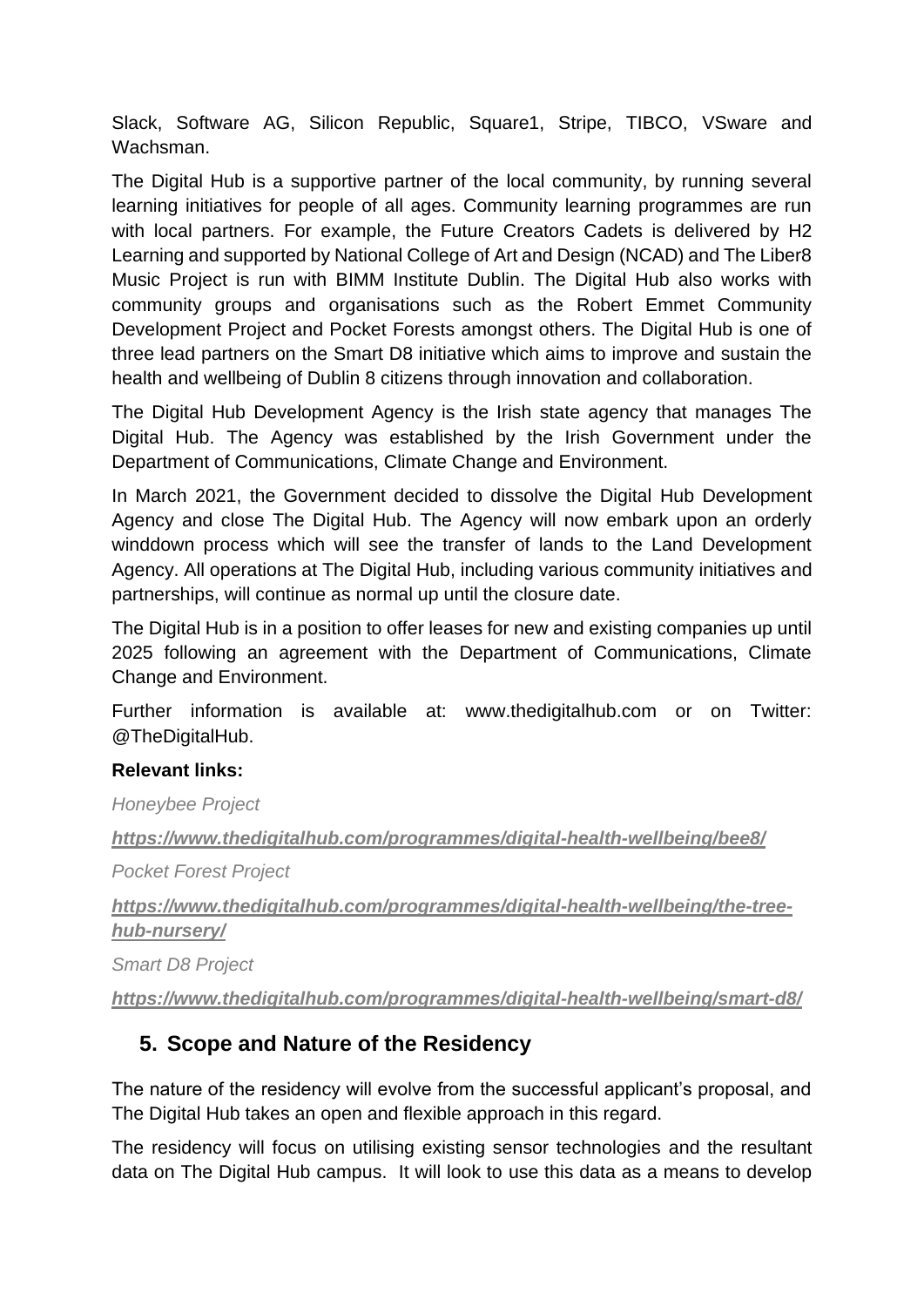artistic work relating to the health and wellbeing of the local community and to the environmental sustainability of the activities conducted in The Digital Hub.

The Artist-in-Residence will include a focus on collaborative, community-oriented programming, working with local residents of all ages, school children, community groups and organisations. The hope is that the work will stimulate an informed discussion around health wellbeing and sustainability of the city environment.

# <span id="page-3-0"></span>**6. Residency Expectations & Deliverables**

- The Artist will be expected to engage the Dublin 8 population regarding the importance of data in solving problems and decision making. The result could be a novel form of data expression that challenges the community to think differently.
- The Artist will be expected to develop meaningful art and work relating to the health and wellbeing of the local community and to the environmental sustainability of the activities conducted in The Digital Hub.
- The Artist is expected to actively engage with the facilities, resources or communities available within The Digital Hub, utilising the opportunities and networks that it offers.
- While there is no set amount of time required from the Artist, a regular presence on the campus is expected across the full term of the residency.
- The Artist will be expected to prepare an introductory presentation about his/her work.
- The Artist will be expected to work in close collaboration with The Digital Hub team and to maintain regular contact with the DHDA Programmes and Partnership Manager.
- The Artist will be expected to report to The Digital Hub at the end of the process, in order to help them evaluate the success of the residency for the Artist, the host and its partners.
- The Artist should plan on hosting a number of events or workshops over the course of the residency, with the primary target audience being Dublin 8 residents, but open of course to a wider audience.
- The Artist will be expected to document their journey, for use in reports and presentations.

## <span id="page-3-1"></span>**7. Who is offering the residency and why?**

The residency is offered by The Digital Hub. The selected Artist will be engaged by The Digital Hub on a contract for services basis. The Artist will be responsible for managing their own tax.

The Digital Hub's mission is to develop a diverse and creative digital technology quarter in Dublin 8. In line with this, The Digital Hub has developed an Artist-in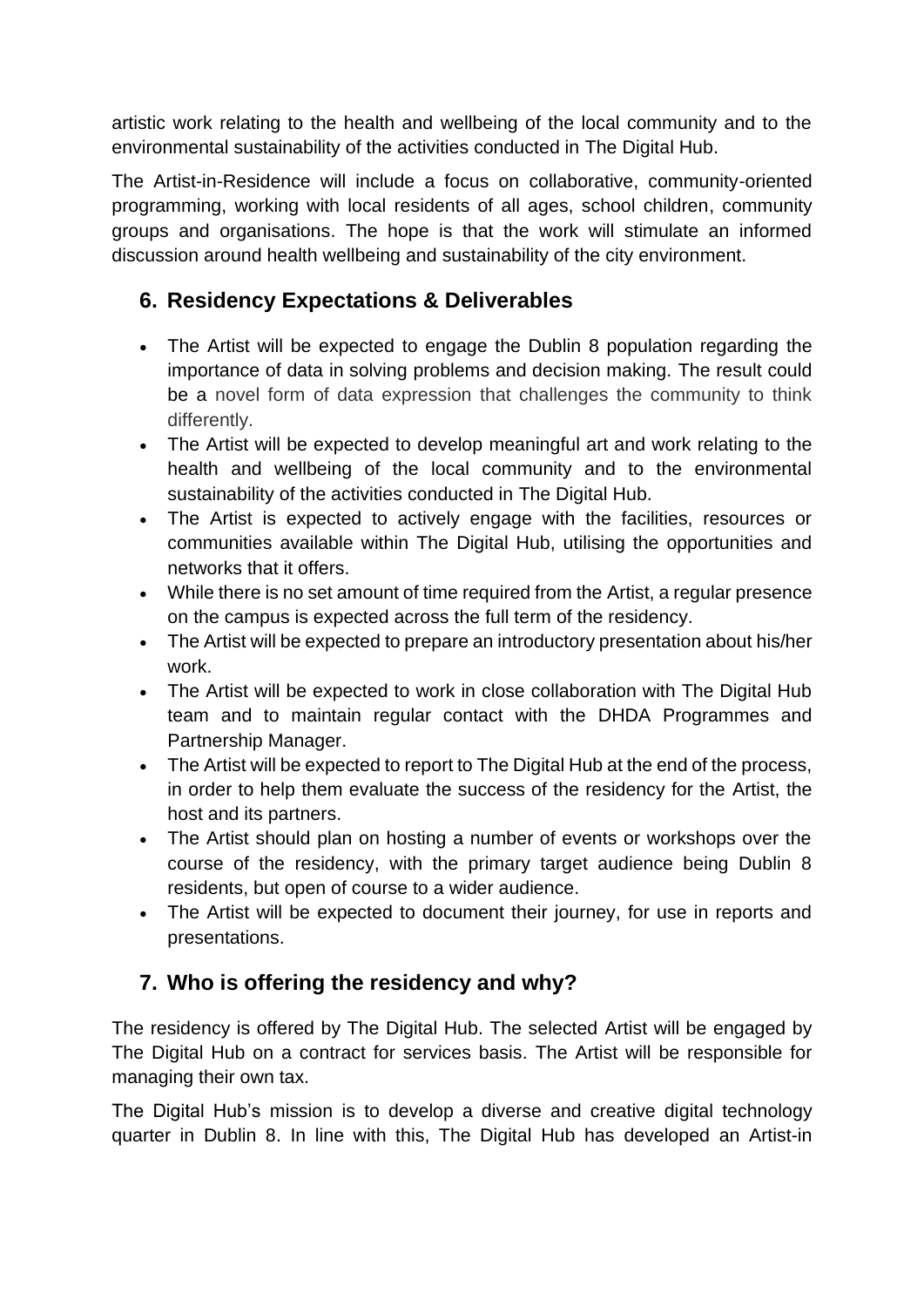Residence programme to explore possibilities arising at the intersections of the creative arts and technological innovation.

# <span id="page-4-0"></span>**8. What the objectives of the Residency Programme?**

The Digital Hub objectives in offering of this residency are:

- To provide time, space and resources for an Artist to develop their practice and skills.
- To explore possibilities arising at the intersections of art and technological innovation.
- To offer collaborative and networking opportunities for an Artist in the area of technology and innovation.
- To broaden the range of residency contexts for artists.
- To bring the local community onto The Digital Hub campus, from school students to older residents, and provide them with the opportunity to create exceptional art with a professional practitioner.
- To connect local residents with digital technologies and with the Smart Health and Community Wellbeing Innovation district.
- To act as a testbed for community art and learning programmes.
- To evaluate uptake and impact of these programmes through surveys and regular meetings between The Digital Hub and local stakeholders and community groups.

## <span id="page-4-1"></span>**9. Residency Offer, Support and Fees**

The residency offers a unique opportunity for an Artist to work within an innovative startup environment and to engage with a community of engineers, innovators and entrepreneurs.

The resident Artist will receive:

- Desk space on The Digital Hub campus.
- Access to The Digital Hub facilities including 24/7 and on-site parking.
- A fee of  $€10,000$ .
- A budget of up to €5,000 to support project related costs.
- Access to a cutting-edge community in the field of innovation and technologies as well as to the vibrant Dublin 8 community.
- Access to networking opportunities with innovators and entrepreneurs.
- The support of the DHDA staff to broker introductions with innovative startups and the Dublin 8 ecosystem.

Feedback is important to The Digital Hub and the Artist will participate in regular meetings with The Digital Hub team to evaluate the residency and how well it meets the objectives of all. The Artist will collaborate with The Digital Hub in the promotion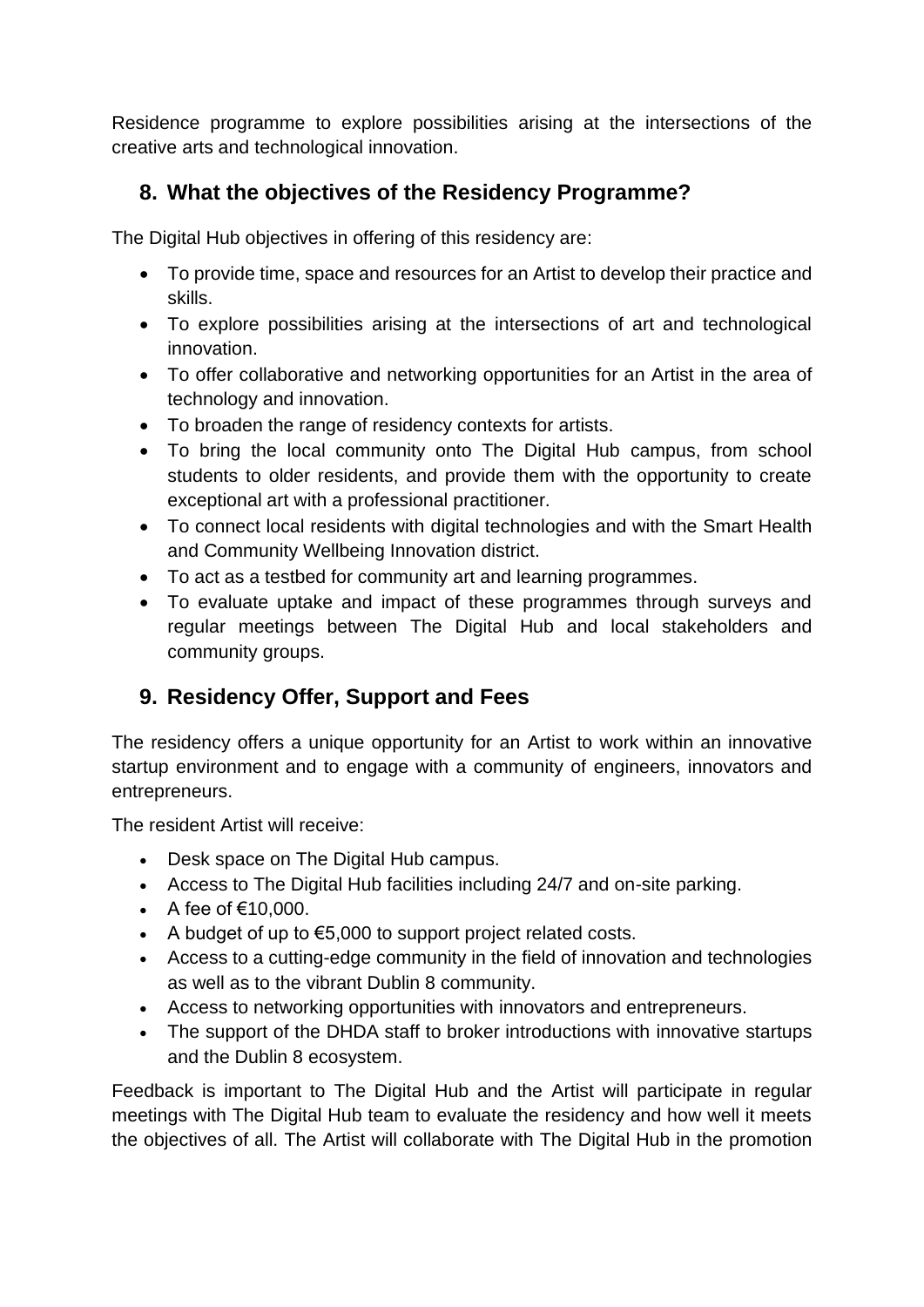and public dissemination of the residency, e.g. through video of performances, media etc.

# <span id="page-5-0"></span>**10. Applications Process**

This is a two‐stage process.

Stage One requires a written application (details below) which should be submitted on or before **Friday 24th June 2022 at 5pm**. The successful applicant will be chosen by a selection panel established by the Digital Hub Development Agency.

# <span id="page-5-1"></span>**11. Queries and Site visits**

Please email any queries in relation to the residency to Dr. Stephen Brennan before **10th June 2022.**

Email: info@thedigitalhub.com

# <span id="page-5-2"></span>**12. Applications**

Please submit the following before **Friday 24th June 2022 at 5pm**:

Letter of application (no more than 2 \* A4 pages) including and outlining:

- Name
- Address
- Phone
- Email
- Website
- Tell us about yourself. Include details, where appropriate, on your experience with sensor hardware, software development, data capture/ hosting/ visualisation and analytics.
- Why you are interested in this opportunity
- Your experience of working with communities of interest and/or place
- How you would propose spending your time within the residency
- An initial overview of your proposal for this Artist-in-Residence programme

Supporting material to demonstrate your work from a community project, e.g. imagery, short video, written material.

Applications should be submitted by email as a pdf to info@thedigitalhub.com.

The Digital Hub will confirm receipt of your application by e-mail.

## <span id="page-5-3"></span>**13. Evaluation Criteria**

Proposals will be given priority based on the following:

- Quality of the proposal in response to the residency brief.
- Strength of the proposed process and outline programme.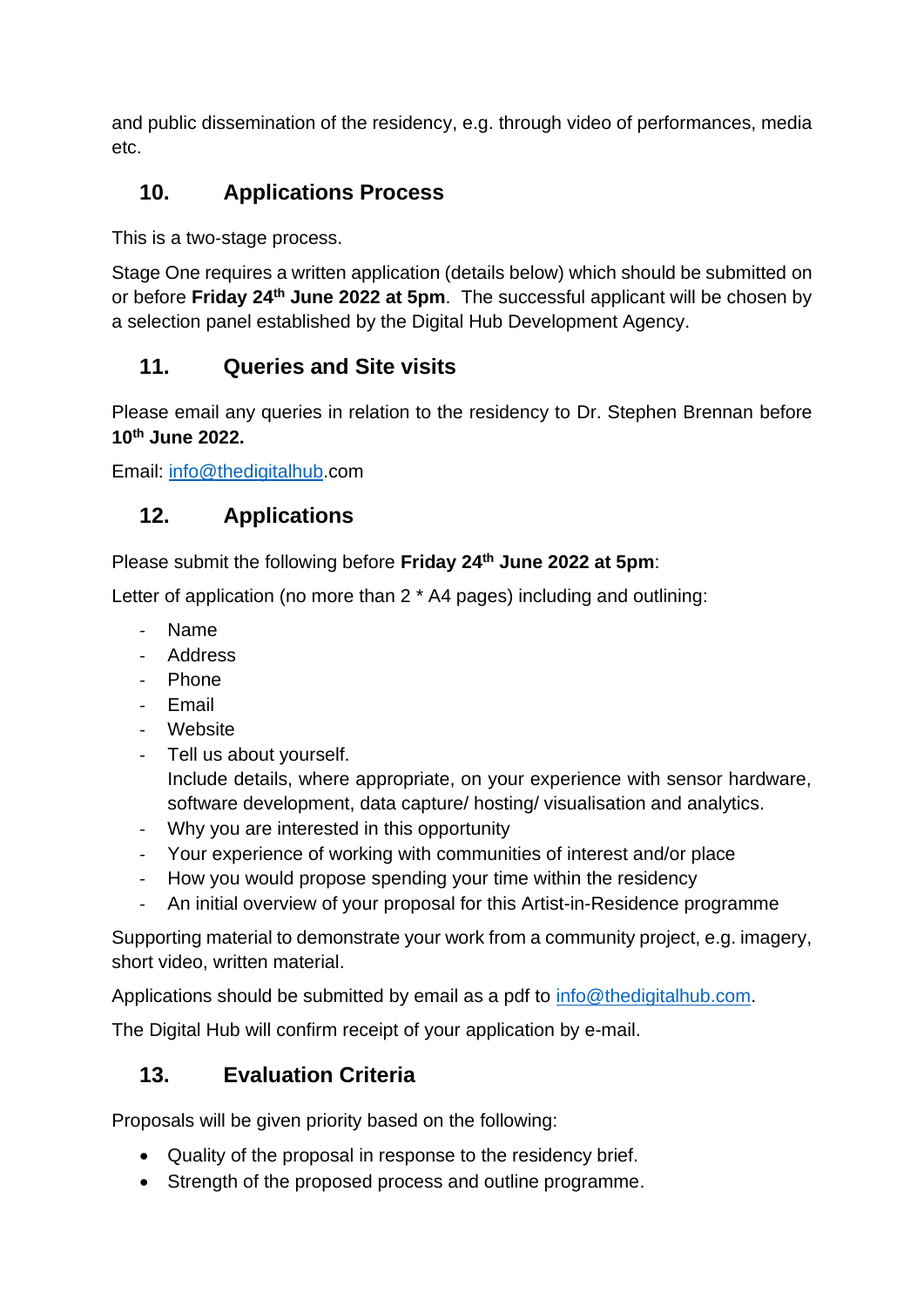- Demonstration of a track record that is relevant to the residency opportunity.
- The level of engagement proposed and demonstration that the Artist will fully exploit the opportunity and contribute to the dynamic of The Digital Hub.

Following receipt of applications, a shortlist may be compiled for interview. Interviews may be held at The Digital Hub in June 2022.

# <span id="page-6-0"></span>**14. Eligibility**

Artist practitioner with direct experience in sensors, data capture/ visualisation and analytics.

Resident in Ireland/Europe.

The Artist must be available to commence and undertake the residency from July 2022.

The Digital Hub Development Agency promotes equality, diversity, and inclusion within its sector, as well as its national and local community. It is committed to a policy of equal opportunity and encourage applications from artists in all sectors of society and under all ten grounds as set out in our Equality, Diversity and Inclusion Policy (located in the publications section of our website).

This is in line with our Public Sector Equality and Human Rights Duty to actively promote equality, protect human rights and eliminate discrimination.

If you have a disability or require reasonable accommodations as part of our application process, we strongly encourage you to share this with us so that we can ensure you get the support you need.

# <span id="page-6-1"></span>**15. General Conditions**

Late submissions will not be accepted.

All materials submitted should be clearly labelled with the applicant's name and contact details.

The selection panel, whose decision is final, has the right to clarify any issue which may arise in the course of selection.

Artists may be asked to supply the names and contact details of referees as part of the selection process.

The Digital Hub reserves the right not to award commissions and, in this instance, reserves the right to pursue other selection processes.

Submissions will not be returned.

## <span id="page-6-2"></span>**16. Terms and Conditions**

The Digital Hub will not insure equipment belonging to the Artist or their associates.